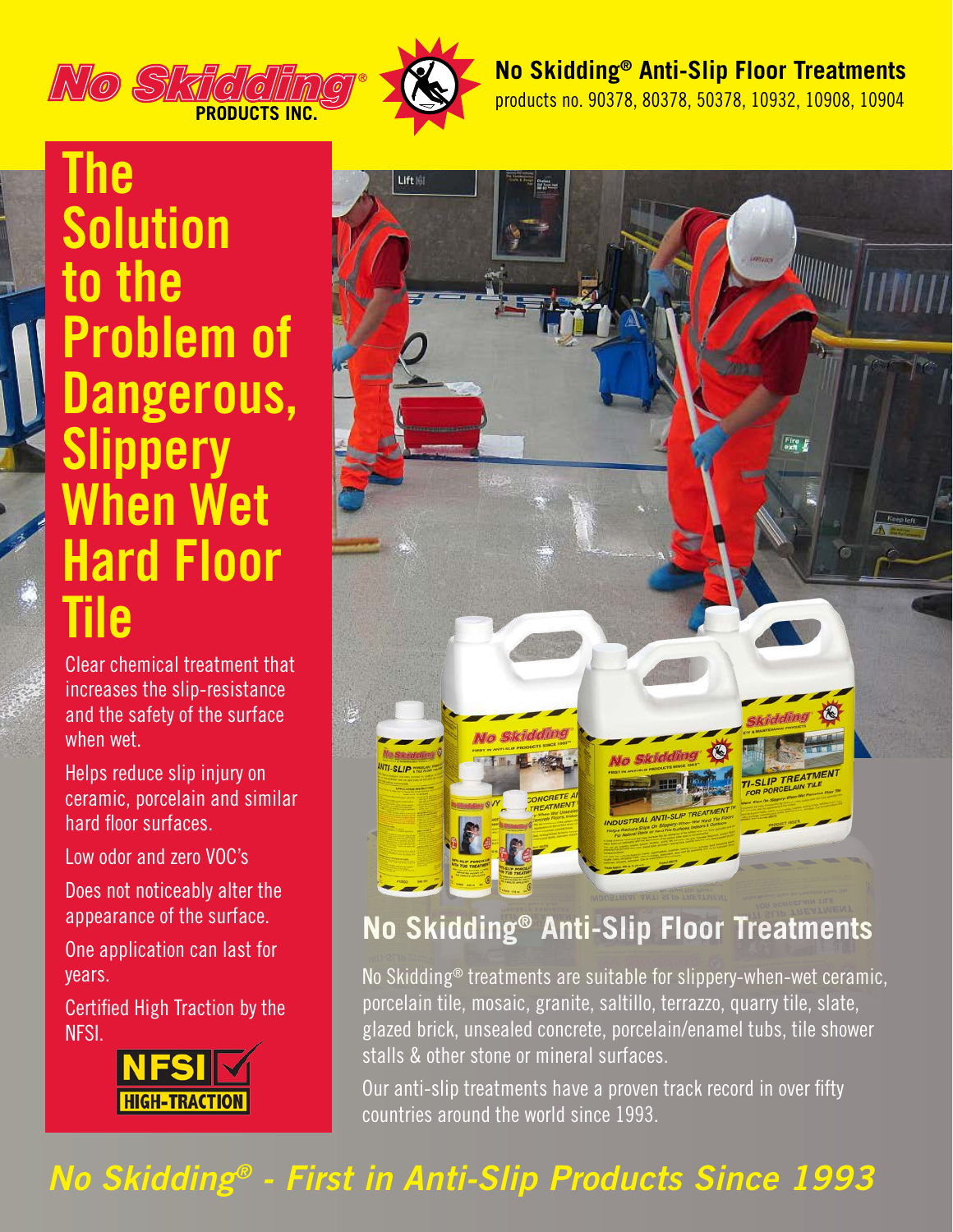#### **No Skidding® Industrial Anti-Slip Treatment, product no. 90378:**

Easy-to-use, economical and proven anti-slip treatment that addresses the problem caused by slippery-when-wet tile floors and enamel or porcelain bathtubs.

It creates an "Invisible Tread" on tile floors and enamel or porcelain bathtubs that significantly increases the co-efficient of friction and reduces the problem created by slippery-when-wet surfaces.

The Treatment works on natural unsealed mineral floors, such as ceramic, saltillo tile, quarry tile, granite, mosaic tile, slate, terrazzo, etc.

Our Treatment typically lasts for years with one application.

It may be used indoors and outdoors.

The wetter the floor the more effective the slip-resistance.

No Skidding® Anti-Slip Treatment is typically undetectable to the naked eye yet significantly increases the slip-resistance of the floor creating a safer floor surface for pedestrians when wet. Our treatment is not a coating. Good housekeeping is required to prevent soil from accumulating over the slip-resistant surface that our product creates.



Ready to use. Quick and easy to apply.

Supplied with detailed instructions for use. One gallon will treat approximately 400 sq. ft. (40 square meters).

When ordering this product please order one unit of 00501 Treatment Rinse for each gallon of this product ordered.

One gallon will also treat 32 enamel or porcelain bathtubs.

Very cost effective.

Exceeds co-efficient of friction requirements for ASTM, OSHA, ADA, Canadian and U.S. Government industrial safety standards.

Effective cleaning and maintenance is essential to prolong the effectiveness of our treatment.

Approved for use in registered food establishments by the Canadian Food Inspection Agency (CFIA).

No Skidding® Anti-Slip Treatment, product no. 90378 has been wet pendulum tested, approved and classified as slip resistant by CSIRO in Australia in accordance with AS/NZS 4586:2004.

No Skidding® Anti-Slip Treatment has been tested and approved under the ANSI/NFSI B101.1-2009 Test Method for Measuring Wet SCOF of Common Hard-Surface Floor Materials on site by the NSFI and has passed certification. Product no. 90378 is certified as "High Traction" by the NFSI.

No Skidding® treatment can be applied with minimal disruption and the floor surface is safe to walk on immediately after treatment is applied and completely removed.

No Skidding® Industrial Anti-Slip Treatment is recommended for use in hotels, hospitals, restaurants, fast food chains, food processing and industrial plants, swimming pool decks, shopping malls, department stores, food markets, senior care, schools, health clubs, nursing homes, rail & subway stations, airport terminals, residences, and on any hard tile surface where slip accidents may occur due to slippery-when-wet conditions on the above mentioned unsealed surfaces. Supplied in 1 gallon (3.78 L), 5 gallon (18.9 L) or 55 gallon (207.9 L) containers.

#### **No Skidding® Porcelain Anti-Slip Treatment, product no. 80378:**

An easy-to-use, economical and proven anti-slip treatment that was formulated specifically to address the problem caused by slippery-when-wet porcelain floor tiles.

It creates an "Invisible Tread" on porcelain tile floors that significantly increases the co-efficient of friction and helps reduce the problem of dangerous when wet surfaces.

Typically lasts for years with one application.

It may be used indoors and outdoors.

Typically the wetter the floor the more effective the slip-resistance.

Porcelain tile treats more rapidly than many other hard tile. We have added an 'inhibitor' to our porcelain tile treatment to slow down the process to help ensure an even application that strikes a balance between maintaining the aesthetics of the floor and helping to create a safer, slip-resistant surface when the porcelain is wet.

Ready to use. Quick and easy to apply.

Supplied with detailed instructions for use. One gallon will treat approximately 400 sq. ft. (40 square meters).

When ordering this product please order one unit of 00501 Treatment Rinse for each gallon of this product ordered.

Very cost effective.

Exceeds co-efficient of friction requirements for ASTM, OSHA, ADA, Canadian and U.S. Government industrial safety standards.

No Skidding® Anti-Slip Treatment has been tested and approved under the ANSI/NFSI B101.1-2009 Test Method for Measuring Wet SCOF of Common Hard-Surface Floor Materials on site by the NSFI and has passed certification.

Product no. 80378 is certified as "High Traction" by the NFSI.

No Skidding® Porcelain Anti-Slip Treatment is recommended for use on porcelain tiles in hotels, hospitals, restaurants, fast food chains, food processing and industrial plants, swimming pool decks, shopping malls, department stores, food markets, senior care, schools, health clubs, nursing homes, rail & subway stations, airport terminals, and any hard tile surface where slip accidents may occur due to slippery-when-wet conditions on unsealed porcelain tile. Supplied in 1 gallon (3.78 L), 5 gallon (18.9 L) or 55 gallon (207.9 L) containers



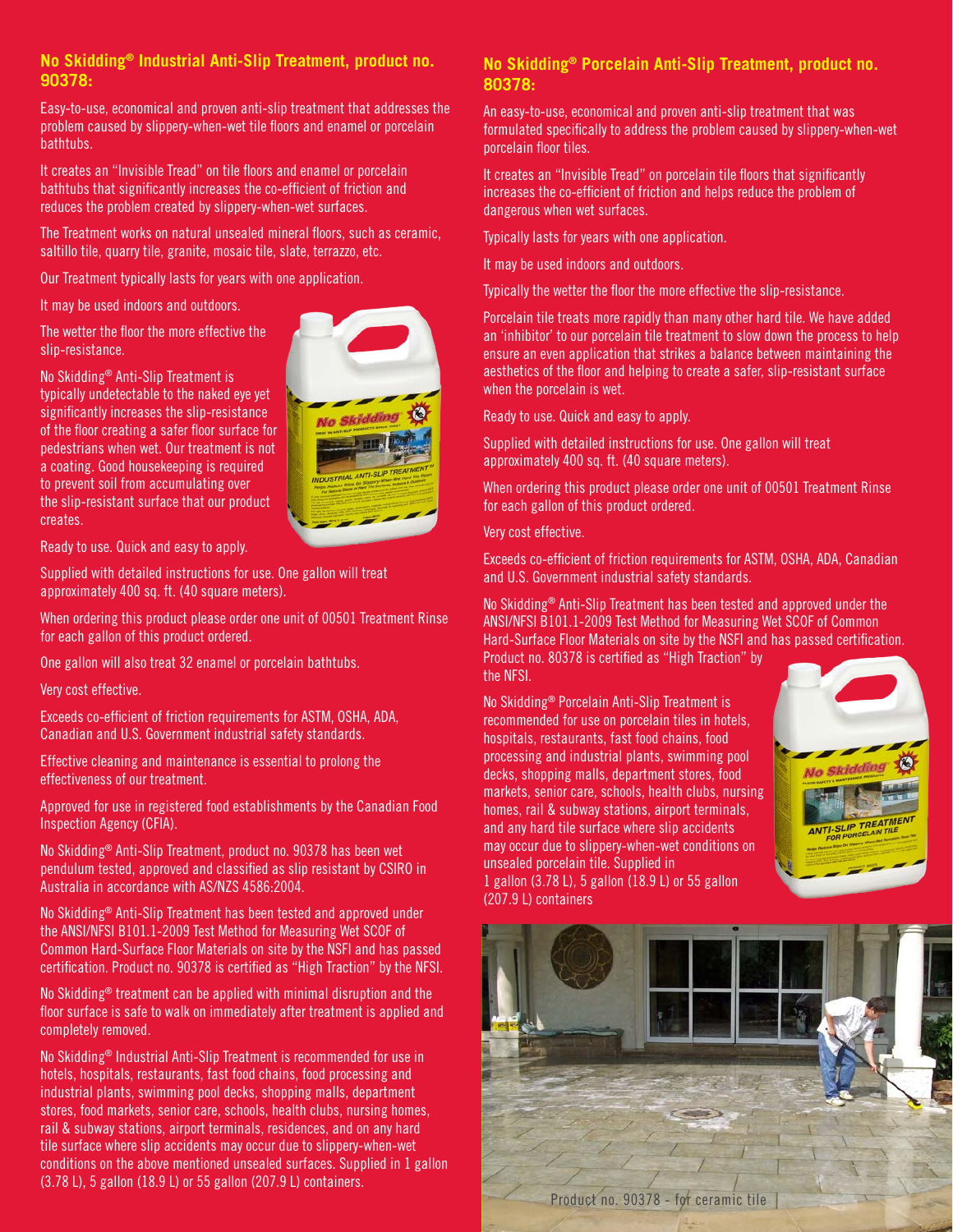#### **No Skidding® D.I.Y. Anti-Slip Bathtub and Shower Treatment, products no. 10932, 10908, 10904:**

Product no. 10908 and 10904 are an easy-to-use, economical and proven anti-slip treatment that addresses the problem caused by slippery-when-wet tile shower floors and enamel or porcelain bathtubs.

One 4 oz. bottle slip treats one tub or one shower. One 8 oz. bottle slip treats two tubs or one tub and one shower. It creates an "Invisible Tread" on shower tile floors or enamel / porcelain bathtubs that significantly increases the co-efficient of friction and reduces the problem of slippery-when-wet surfaces.

Our Treatment typically lasts for years with one application and good housekeeping. Typically the wetter the surface the more effective the slip-resistance.

Ready to use. Quick and easy to apply.

Supplied with detailed instructions for use. Simply use 4 oz. per tub or shower. The process takes less than five minutes from start to finish and is very cost effective.

Certified High Traction by NFSI.

If you require sufficient anti-slip treatment to address a large number of tubs in a hotel, motel, hospital or seniors care facility, please order product no. 90378. Each gallon of 90378 typically slip treats 32 tubs.

#10904 4 oz. (118 ml) treats 1 tub, 24/carton #10908 8 oz. (237 ml) treats 2 tubs, 12/carton #10932 32 oz. (946 ml) treats 8 tubs or 100 ft.2 of tile, 12/carton

#### **No Skidding® Heavy Duty Concrete Anti-Slip Treatment, product no. 50378:**

An easy-to-use, economical and proven anti-slip treatment that was formulated specifically to address the problem caused by slippery-when-wet unsealed concrete and cementitious floor surfaces. Not to be used on other types of floors.

It creates an "Invisible Tread" on unsealed concrete floors that significantly increases the co-efficient of friction and reduces the problem of dangerous when wet smooth concrete surfaces.

Typically lasts for years with one application.

It may be used indoors and outdoors.

Typically the wetter the floor the more effective the slip-resistance.

Ready to use. Quick and easy to apply.

Supplied with detailed instructions for use. One gallon will treat approximately 400 sq. ft. (40 square meters).

When ordering this product please order one unit of 00501 Treatment Rinse for each gallon of this product ordered.

Very cost effective.

Exceeds co-efficient of friction requirements for ASTM, OSHA, ADA, Canadian and U.S. Government industrial safety standards.

No Skidding® Anti-Slip Treatment has been tested and approved under the ANSI/ NFSI B101.1-2009 Test Method for Measuring Wet SCOF of Common Hard-Surface Floor Materials on site by the NSFI and has passed certification. Product no. 50378 is certified as "High Traction" by the NFSI.

Supplied in 1 gallon (3.78 L), 5 gallon (18.9 L) or 55 gallon (207.9 L) containers.

Effective cleaning and maintenance is essential to prolong the effectiveness of our treatments.

No Skidding® Flexclean, product no. 8301 and No Skidding® On Guard, product no. 8501 are recommended to preclean any surfaces to be treated and for on-going maintenance.



Product 10932, 10908 or 10904 - for tile showers



Product 80378 - for porcelain and delicate tile surfaces.